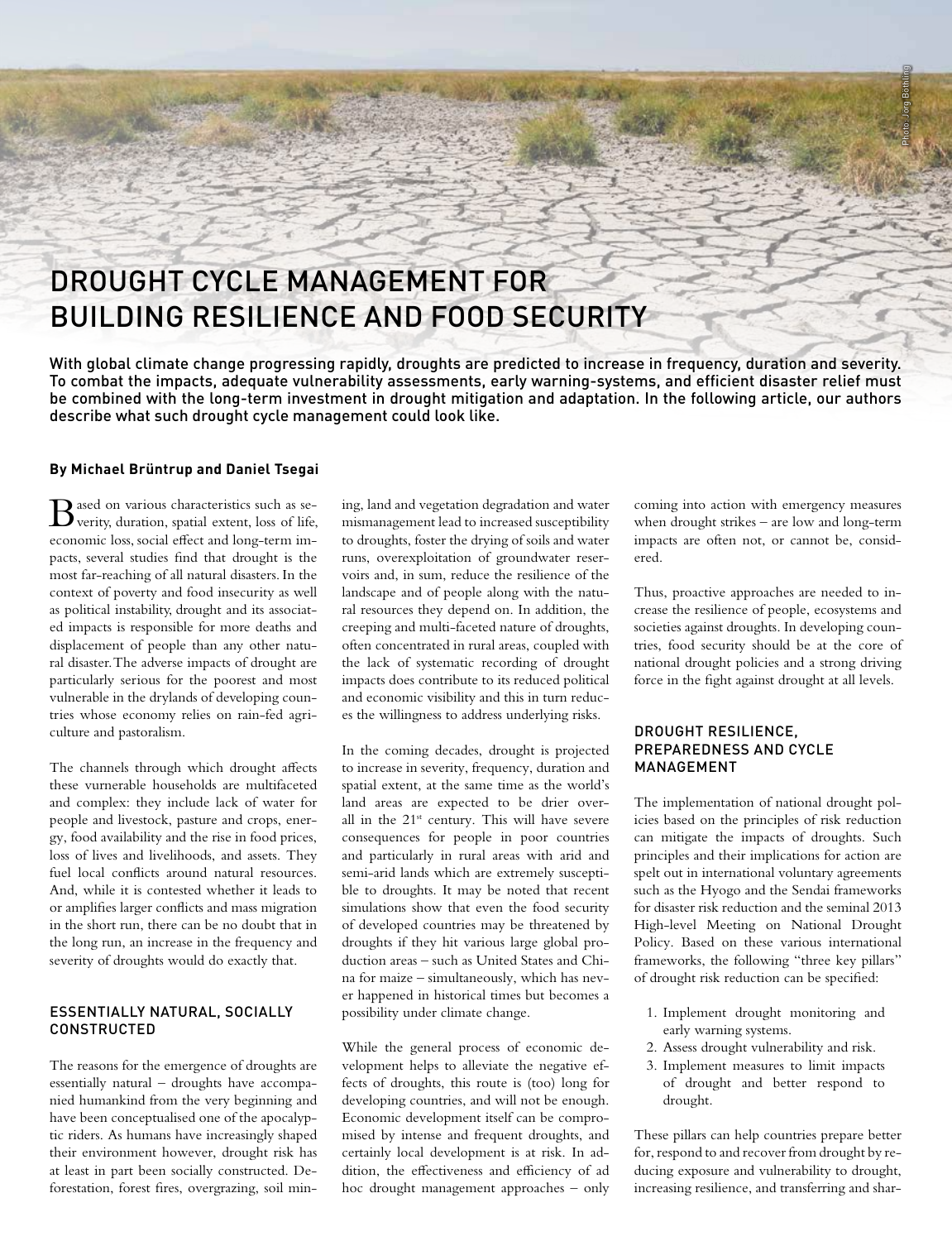ing drought risks. They have to be translated into national drought policies according to the specific needs, conditions and vulnerabilities, priorities and options of a country.

Drought is a complex, recurrent and slow-onset phenomenon. Unlike other natural disasters, such as floods and earthquakes, it takes long to realise that a drought – length, severity and extent  $-$  is in the making with implications for action to limit the impacts. As with all disasters, the disaster-free times should be used to build up resilience, while interventions during the drought times must be special in as far as they have to respond as early as possible, with due consideration of the quality (certainty) of the early warning systems and the evolving drought conditions. Yet, drought interventions should also be designed and implemented in a way to prepare for the next cycle. This leads to the concept of drought cycle management (see Figure) where proactive and reactive measures are interdependent and function in an integrated manner.

A comprehensive list of policy areas required to tackle food insecurity in drought-prone areas is shown in the table on page 31. Many sectors are involved: water, land and other natural resources, agriculture and food trade, social security, economic development and infrastructure, to name only a few. Other domains, such as energy and health, may also be heavily affected by droughts and require good preparedness plans and management.

It is necessary to build flexibility into such concepts. Droughts are slowly creeping phenomena whose (accumulated) impacts not only depend on precipitation but also on water storage, access and consumption, as well as



to determine when exactly they start and end, especially as there is no universal definition of drought. Smallholders and poor consumers may be affected earlier than commercial farmers and the wealthy. While waiting to see how drought conditions evolve, "no- or low-regret" measures have to be taken early on for various target systems and groups, which can be adjusted according to the best available and updated information and risk scenarios. For instance, food stocks can be built up through local storage or international purchases, including by the private sector. This requires reliable data on future crop availability and demand. Water can be used for irrigation to overcome dry spells or short-term droughts but may have to be reduced to the most essential uses during longer droughts if water reservoirs become



depleted. Vaccination and livestock reduction campaigns can be set in motion early on to avoid price collapse; and social safety programmes can be scaled up during drought periods, providing cash or food depending on food market conditions (see also articles on pages 32–33 and 34-35).

Special treatment may be required for particularly vulner-

Pastoralists often live in particularly droughtvulnerable arid areas and need special treatment. Photo: Jörg Böthling

able groups of drought-affected people and ecosystems. For example, specific strategies are often necessary for pastoralists who very often live in particularly drought-vulnerable arid areas. Pastoralism has in fact often been the best traditional adaptation strategy in these regions. In more recent times, the flexibility in time and space as well as livelihood options for pastoralists have been shrinking. New trends such as population growth, education, or changes in income sources and consumption habits have pushed for further structural changes. In these settings, improving the resilience of pastoralists against drought requires maintaining a particularly difficult balance between keeping up traditional ways of life and the economy and the shift to alternative livelihoods. Also, women are often affected by drought in ways substantially different from men.

# POLICY COHERENCE AND CO-ORDINATION

Policy coherence and coordination for drought resilience is particularly important and at the same time difficult to achieve because it touches upon many dimensions: sectors, various decision-making levels, time, socio-economic and technological transitions, etc. Bottom-up solutions to drought resilience are preferable because they are more compatible with aspirations and local knowledge (particularly for pastoralists), but all too often, they face limitations. Economic diversification away from